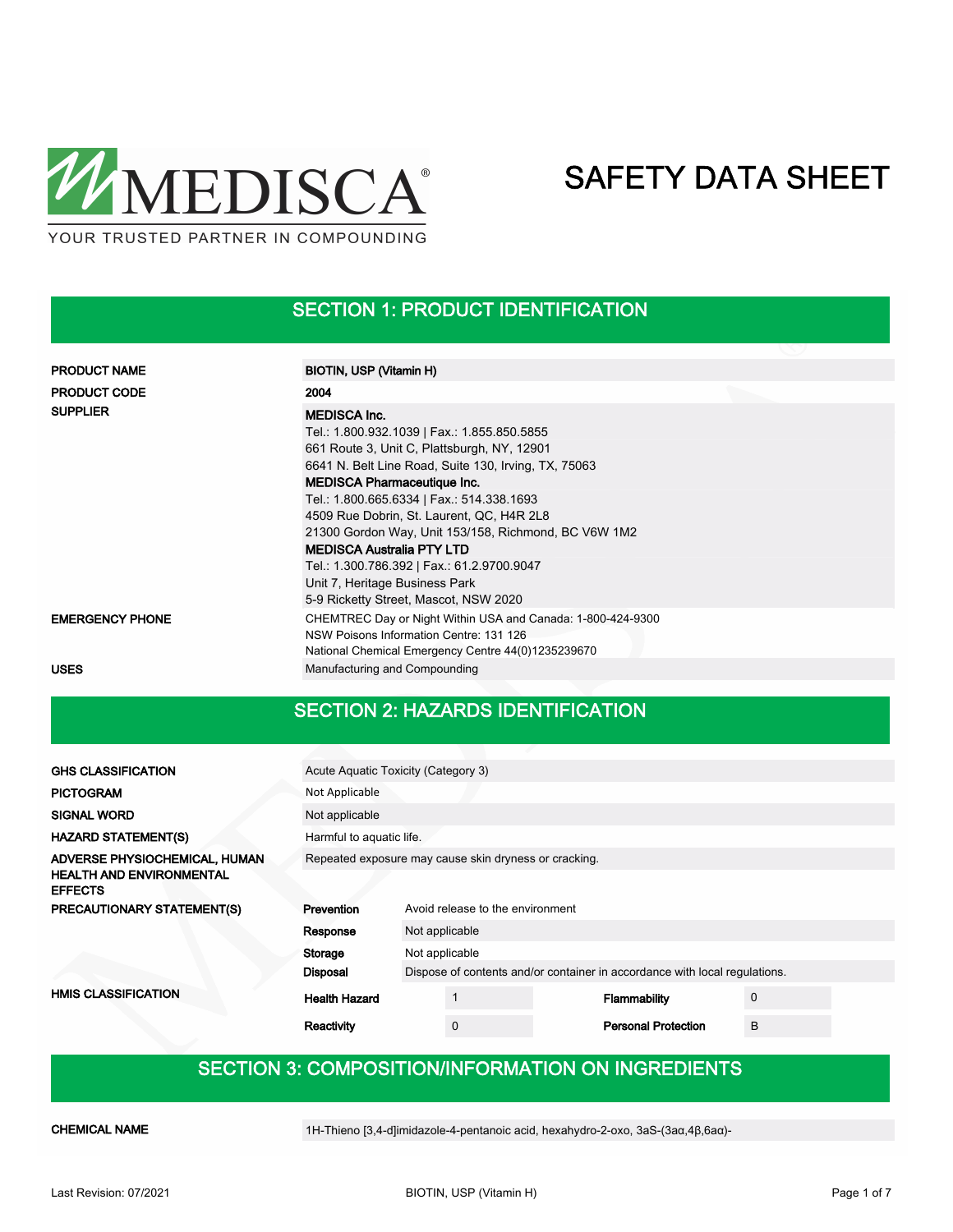

| <b>BOTANICAL NAME</b>       | Not applicable                   |                   |                  |             |  |  |
|-----------------------------|----------------------------------|-------------------|------------------|-------------|--|--|
| <b>SYNONYM</b>              | Coenzyme R; D-Biotin; Vitamin B7 |                   |                  |             |  |  |
| <b>CHEMICAL FORMULA</b>     | $C10H16N2O3S$                    |                   |                  |             |  |  |
| <b>CAS NUMBER</b>           | 58-85-5                          |                   |                  |             |  |  |
| <b>ALTERNATE CAS NUMBER</b> | Not applicable                   |                   |                  |             |  |  |
| <b>MOLECULAR WEIGHT</b>     | 244.3134                         |                   |                  |             |  |  |
| <b>COMPOSITION</b>          | <b>CHEMICAL NAME</b>             | <b>CAS NUMBER</b> | <b>EC NUMBER</b> | % BY WEIGHT |  |  |
|                             | BIOTIN (Vitamin H)               | 58-85-5           | 200-399-3        | 100         |  |  |

There are no additional ingredients present which, within the current knowledge of the supplier and in the concentrations applicable, are classified as health hazards and hence require reporting in this section. NOTES **NOTES** Chemical family: Monocarboxylic acid.

|                             | SECTION 4: FIRST-AID MEASURES                                                                                                    |
|-----------------------------|----------------------------------------------------------------------------------------------------------------------------------|
|                             |                                                                                                                                  |
| IN CASE OF EYE CONTACT      | Flush with copious amounts of water for 15 minutes, separating eyelids with fingers. If irritation persists seek<br>medical aid. |
| IN CASE OF SKIN CONTACT     | Wash with soap & water for 15 minutes. If irritation persists seek medical aid.                                                  |
| <b>IF SWALLOWED</b>         | Call a physician. Wash out mouth with water. Do not induce vomiting without medical advice.                                      |
| <b>IF INHALED</b>           | Remove to fresh air. If not breathing, give artificial respiration. If breathing is difficult, give oxygen. Call a<br>physician  |
| <b>SYMPTOMS AND EFFECTS</b> | Not expected to present a significant hazard under anticipated conditions of normal use.                                         |

#### SECTION 5: FIREFIGHTING MEASURES

| <b>SPECIFIC HAZARDS ARISING FROM</b><br><b>THE CHEMICAL</b>    | Not applicable                                                                                                                                                                      |
|----------------------------------------------------------------|-------------------------------------------------------------------------------------------------------------------------------------------------------------------------------------|
| <b>FLAMMABLE PROPERTIES</b>                                    | May be combustible at high temperature.                                                                                                                                             |
| <b>HAZARDOUS COMBUSTION PRODUCTS</b>                           | Under fire conditions, hazardous fumes will be present.                                                                                                                             |
| <b>SUITABLE &amp; UNSUITABLE</b><br><b>EXTINGUISHING MEDIA</b> | Small fire: dry chemical, CO <sub>2</sub> or water spray. Large fire: dry chemical, CO <sub>2</sub> , alcohol resistant foam or water<br>spray. Do not get water inside containers. |
| PROTECTIVE EQUIPMENT AND                                       | Wear self-contained breathing apparatus and protective clothing to prevent contact with skin and eyes.                                                                              |

SECTION 6: ACCIDENTAL RELEASE MEASURES

PERSONAL PRECAUTIONS

PRECAUTIONS FOR FIREFIGHTERS

Wear respiratory protection. Avoid dust formation. Avoid breathing vapours, mist or gas. Ensure adequate ventilation. Evacuate personnel to safe areas. Avoid breathing dust.

CONTAINMENT

METHODS & MATERIAL FOR **On land, sweep or shovel into suitable containers**. Minimize generation of dust.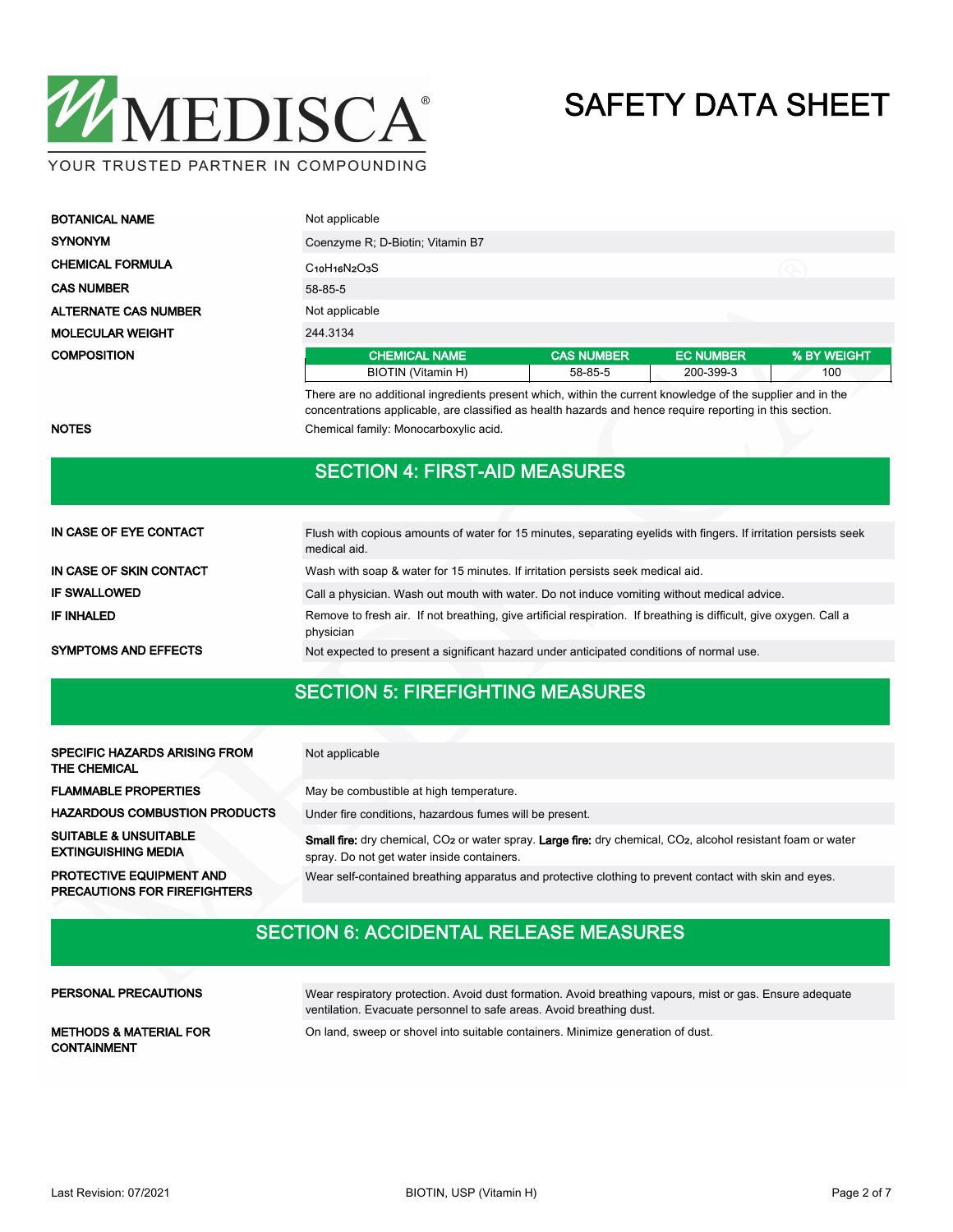

YOUR TRUSTED PARTNER IN COMPOUNDING

#### CLEANUP PROCEDURE

Do not touch damaged containers or spilled material unless wearing appropriate protective clothing. Wear respirator, chemical safety goggles, rubber boots and heavy rubber gloves. Stop leak if you can do it without risk. Prevent entry into waterways, sewers, basements or confined areas. Shut off all sources of ignition. Evacuate the area. If necessary, employ water fog to disperse the vapors. Absorb the matter with compatible vermiculite or other absorbing material. Place in a suitable container and retain for disposal. Ventilate and clean the affected area. Do not flush into sewerage system or to drains.

REFERENCE TO OTHER SECTIONS See Section 7 for information on safe handling. See Section 8 for information on personal protection equipment. See Section 13 for disposal information.

#### SECTION 7: HANDLING AND STORAGE

| <b>PRECAUTIONS FOR SAFE HANDLING</b> | Do not inhale. Avoid contact with eyes, skin and clothing. Avoid prolonged or repeated exposure. Wash<br>thoroughly after handling. Store away from incompatible materials, in a well-ventilated area. Eliminate all<br>sources of ignition. Store in accordance with local regulations. Do not store in unlabeled containers.<br>Containers that have been opened must be carefully resealed and kept upright to prevent leakage. Use<br>appropriate containment to avoid environmental contamination. |
|--------------------------------------|---------------------------------------------------------------------------------------------------------------------------------------------------------------------------------------------------------------------------------------------------------------------------------------------------------------------------------------------------------------------------------------------------------------------------------------------------------------------------------------------------------|
| <b>CONDITIONS FOR SAFE STORAGE</b>   | Store away from incompatible materials, in a well-ventilated area. Eliminate all sources of ignition. Store in<br>accordance with local regulations. Do not store in unlabeled containers. Containers that have been opened<br>must be carefully resealed and kept upright to prevent leakage. Use appropriate containment to avoid<br>environmental contamination.                                                                                                                                     |
| <b>STORAGE CONDITIONS</b>            | Store in original container, tightly sealed, protected from direct sunlight and moisture.                                                                                                                                                                                                                                                                                                                                                                                                               |
| <b>SPECIFIC END USE(S)</b>           | See Section 1                                                                                                                                                                                                                                                                                                                                                                                                                                                                                           |

#### SECTION 8: EXPOSURE CONTROLS/ PERSONAL PROTECTION

#### Chemical Name: BIOTIN (Vitamin H) CAS #: 58-85-5

|               | <b>Country</b>     |     | Limit value-8 hours |     | <b>Limit value-Short Term</b> | <b>IDLH</b> | <b>REL</b> | <b>Advisory</b> | <b>Notes</b> |
|---------------|--------------------|-----|---------------------|-----|-------------------------------|-------------|------------|-----------------|--------------|
|               |                    | ppm | mg/m <sup>3</sup>   | ppm | mg/m <sup>3</sup>             |             |            |                 |              |
| <b>OSHA</b>   | <b>USA</b>         | N/L | N/L                 | N/L | N/L                           | N/L         | N/L        | N/A             | N/A          |
| <b>ACGIH</b>  | <b>USA</b>         | N/L | N/L                 | N/L | N/L                           | N/L         | N/L        | N/A             | N/A          |
| <b>NIOSH</b>  | <b>USA</b>         | N/L | N/L                 | N/L | N/L                           | N/L         | N/L        | N/A             | N/A          |
| <b>WEEL</b>   | <b>USA</b>         | N/L | N/L                 | N/L | N/L                           | N/L         | N/L        | N/A             | N/A          |
| <b>HSIS</b>   | Australia          | N/L | N/L                 | N/L | N/L                           | N/L         | IN/L       | N/A             | N/A          |
| <b>HSE</b>    | <b>UK</b>          | N/L | N/L                 | N/L | N/L                           | N/L         | N/L        | N/A             | N/A          |
| <b>GESTIS</b> | <b>Add Country</b> | N/L | N/L                 | N/L | N/L                           | N/L         | N/L        | N/A             | N/A          |

N/L = Not listed ; N/A = Not Available

PELs are 8-hour TWAs = Limit value - Eight hours

Ceiling or Short-Term TWA = STEL = Limit value - Short term

#### EXPOSURE GUIDELINES

Consult local authorities for provincial or state exposure limits. Particulates not otherwise regulated, respirable fraction: 5 mg/m<sup>3</sup>

Eyes: Wear appropriate protective eyeglasses or chemical safety goggles as described by WHMIS or OSHA's eye and face protection regulations in 29 CFR 1910.133 or European Standard EN166. Skin: Wear appropriate gloves to prevent skin exposure. Clothing: Wear appropriate protective clothing to minimize contact with skin. Respirators: Follow WHMIS or OSHA respirator regulations found in 29 CFR 1910.134 or European Standard EN 149. Use a NIOSH/MSHA or European Standard EN 149 approved respirator if exposure limits are exceeded or if irritation or other symptoms are experienced. Thermal Hazards: For products representing a thermal hazard, appropriate Personal Protective Equipment should be used. PERSONAL PROTECTIVE EQUIPMENT

#### SPECIFIC ENGINEERING CONTROLS Adequate mechanical ventilation. Fumehood, eye wash station, and safety shower.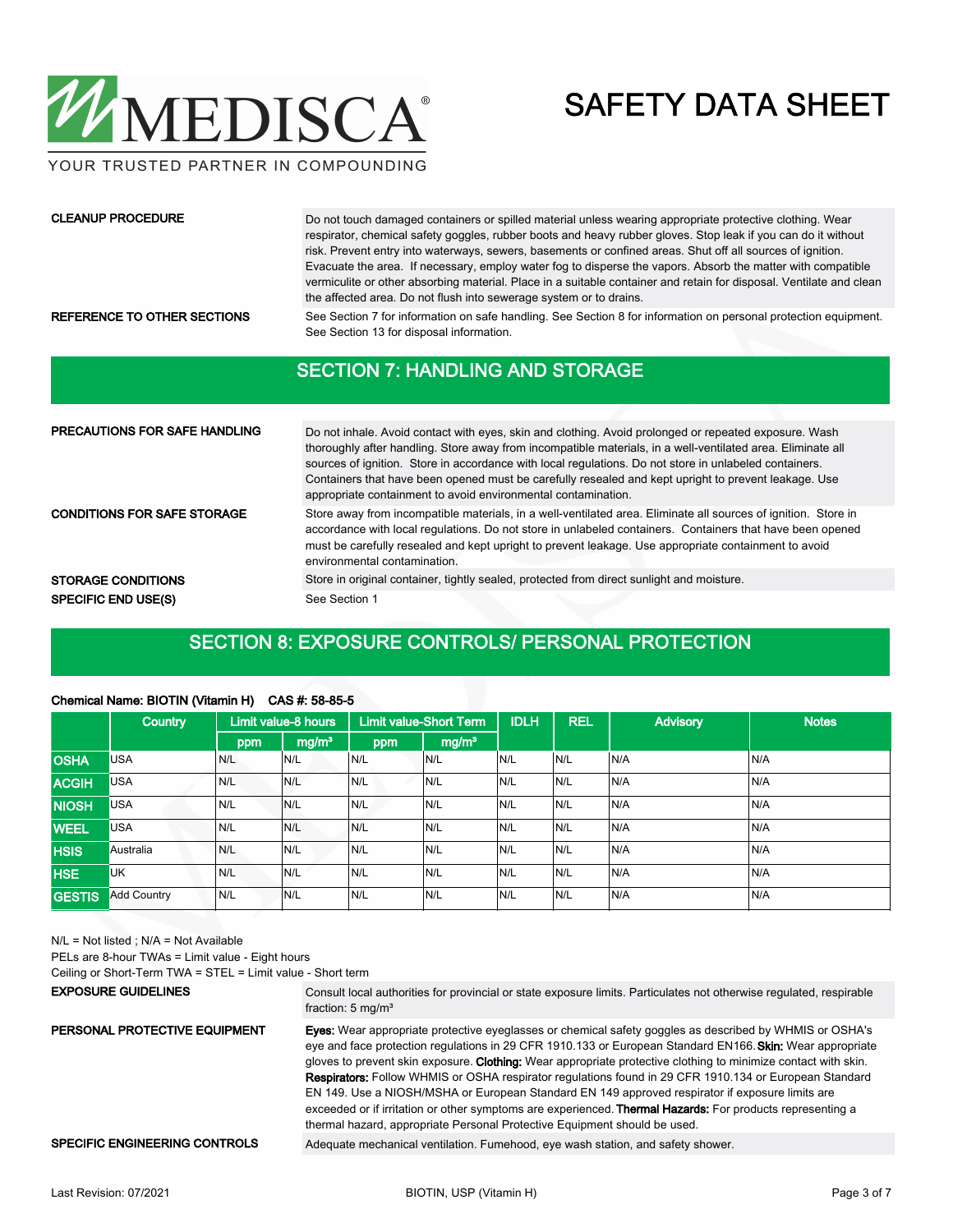

### SECTION 9: PHYSICAL AND CHEMICAL PROPERTIES

| <b>PHYSICAL STATE</b>                      | Solid    |                                                                                            |  |                                                      |               |                                                      |                                                           |  |  |  |
|--------------------------------------------|----------|--------------------------------------------------------------------------------------------|--|------------------------------------------------------|---------------|------------------------------------------------------|-----------------------------------------------------------|--|--|--|
| <b>DESCRIPTION</b>                         |          | Practically white, crystalline powder.                                                     |  |                                                      |               |                                                      |                                                           |  |  |  |
| <b>SOLUBILITY</b>                          |          | Very slightly soluble in water and in alcohol; insoluble in other common organic solvents. |  |                                                      |               |                                                      |                                                           |  |  |  |
| <b>ODOR</b>                                | Odorless |                                                                                            |  |                                                      |               |                                                      |                                                           |  |  |  |
| <b>FLAMMABILITY</b>                        |          | May be combustible at high temperature                                                     |  |                                                      |               |                                                      |                                                           |  |  |  |
| <b>AUTO-IGNITION</b><br><b>TEMPERATURE</b> |          | Not available                                                                              |  | <b>BOILING POINT</b>                                 | Not available | <b>DECOMPOSITION</b><br><b>TEMPERATURE</b>           | $(229 - 233)$ °C,<br>$(444.2 - 451.4)$ °F                 |  |  |  |
| <b>EVAPORATION RATE</b>                    |          | Not available                                                                              |  | <b>EXPLOSIVE LIMIT</b>                               | Not available | <b>FLASH POINT</b>                                   | Not available                                             |  |  |  |
| log P<br>(OCTANOL-WATER)                   |          | 0.390                                                                                      |  | <b>LOWER FLAMMABLE/</b><br><b>EXPLOSIVE LIMIT(S)</b> | Not available | <b>MELTING/FREEZING</b><br><b>POINT</b>              | $(229 - 233)$ °C,<br>$(444.2 - 451.4)$ °F<br>(decomposes) |  |  |  |
| <b>ODOR THRESHOLD</b>                      |          | Not available                                                                              |  | <b>OXIDIZING PROPERTY</b>                            | Not available | pH                                                   | $4.5(0.01\%)$                                             |  |  |  |
| <b>RELATIVE DENSITY</b><br>$(WATER = 1)$   |          | Not available                                                                              |  | <b>SPECIFIC GRAVITY</b>                              | Not available | <b>UPPER FLAMMABLE/</b><br><b>EXPLOSIVE LIMIT(S)</b> | Not available                                             |  |  |  |
| <b>VAPOR DENSITY</b><br>$(AIR = 1)$        |          | Not available                                                                              |  | <b>VAPOR PRESSURE</b>                                | Not available | <b>VISCOSITY</b>                                     | Not available                                             |  |  |  |

The physical data presented above are typical values and should not be construed as a specification.

### SECTION 10: STABILITY AND REACTIVITY

| <b>REACTIVITY</b>                                 | Not established.                                                                           |
|---------------------------------------------------|--------------------------------------------------------------------------------------------|
| <b>CHEMICAL STABILITY</b>                         | Stable under recommended storage conditions.                                               |
| <b>INCOMPATIBLE MATERIALS</b>                     | Strong oxidants.                                                                           |
| <b>HAZARDOUS DECOMPOSITION</b><br><b>PRODUCTS</b> | Toxic fumes of carbon monoxide, carbon dioxide, nitrogen oxides and other gases may occur. |
| <b>HAZARDOUS POLYMERIZATION</b>                   | Will not occur.                                                                            |
| POSSIBLITY OF HAZARDOUS<br><b>REACTION</b>        | Not established.                                                                           |
| <b>CONDITIONS TO AVOID</b>                        | Moisture, sunlight and extreme temperatures.                                               |

## SECTION 11: TOXICOLOGICAL INFORMATION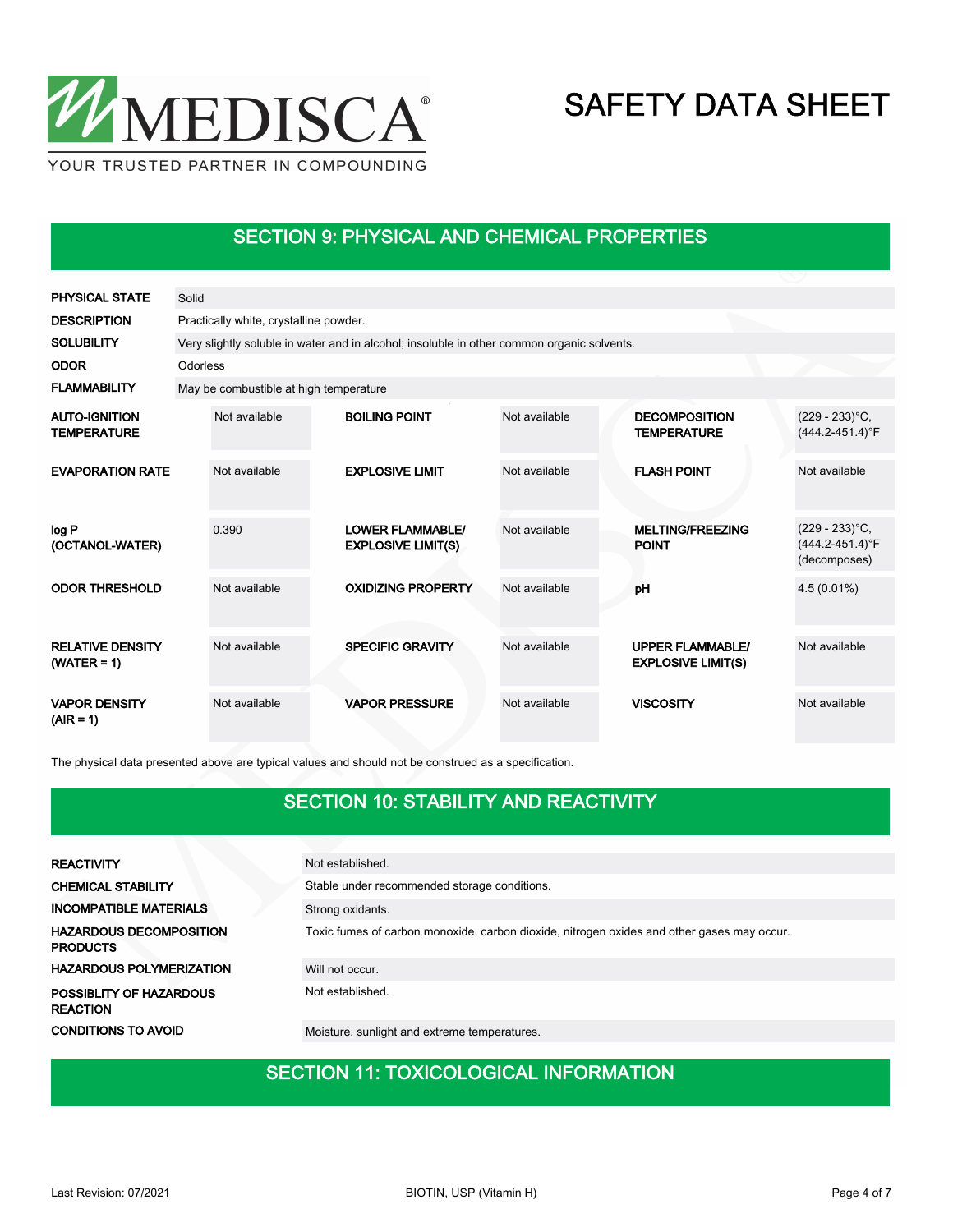

| <b>ACUTE TOXICITY</b>                                               | Oral: Rat: LD50: (mg/kg): > 354<br>Dermal: Rabbit LD50: (mg/kg): Not available<br>Inhalation: Rat: LC50: (mg/L/4hr): Not available                                                                                                                                                                                                                                                                                                                                                                                                                                                         |                                                                                                                                                                       |  |  |  |  |
|---------------------------------------------------------------------|--------------------------------------------------------------------------------------------------------------------------------------------------------------------------------------------------------------------------------------------------------------------------------------------------------------------------------------------------------------------------------------------------------------------------------------------------------------------------------------------------------------------------------------------------------------------------------------------|-----------------------------------------------------------------------------------------------------------------------------------------------------------------------|--|--|--|--|
| <b>SKIN CORROSION/IRRITATION</b>                                    | Based on available data, the classification criteria are not met.<br>Intradermal injection; Result: Negative; Species: Guinea pig; Organ: Skin                                                                                                                                                                                                                                                                                                                                                                                                                                             |                                                                                                                                                                       |  |  |  |  |
| <b>SERIOUS EYE DAMAGE/EYE</b><br><b>IRRITATION</b>                  |                                                                                                                                                                                                                                                                                                                                                                                                                                                                                                                                                                                            | Based on available data, the classification criteria are not met.<br>0.1 % Irritancy test, Species: Rabbit, Organ: Eye; Result: Negative, Severity: Slight; transient |  |  |  |  |
| <b>RESPIRATORY SENSITIZATION</b>                                    | Due to lack of data the classification is not possible.                                                                                                                                                                                                                                                                                                                                                                                                                                                                                                                                    |                                                                                                                                                                       |  |  |  |  |
| <b>SKIN SENSITIZATION</b>                                           |                                                                                                                                                                                                                                                                                                                                                                                                                                                                                                                                                                                            | Due to lack of data the classification is not possible.                                                                                                               |  |  |  |  |
| <b>GERM CELL MUTAGENICITY</b>                                       |                                                                                                                                                                                                                                                                                                                                                                                                                                                                                                                                                                                            | Due to lack of data the classification is not possible.                                                                                                               |  |  |  |  |
| <b>CARCINOGENICITY</b>                                              | OSHA                                                                                                                                                                                                                                                                                                                                                                                                                                                                                                                                                                                       | BIOTIN (Vitamin H) is not listed.                                                                                                                                     |  |  |  |  |
|                                                                     | <b>NTP</b>                                                                                                                                                                                                                                                                                                                                                                                                                                                                                                                                                                                 | BIOTIN (Vitamin H) is not listed.                                                                                                                                     |  |  |  |  |
|                                                                     | <b>IARC</b>                                                                                                                                                                                                                                                                                                                                                                                                                                                                                                                                                                                | BIOTIN (Vitamin H) is not evaluated.                                                                                                                                  |  |  |  |  |
|                                                                     | California<br>Proposition 65                                                                                                                                                                                                                                                                                                                                                                                                                                                                                                                                                               | This product does not contain any chemicals known to the State of California to cause<br>cancer, birth defects, or any other reproductive harm.                       |  |  |  |  |
| <b>ADDITIONAL CARCINOGENICITY</b><br><b>INFORMATION</b>             |                                                                                                                                                                                                                                                                                                                                                                                                                                                                                                                                                                                            | Due to lack of data the classification is not possible.                                                                                                               |  |  |  |  |
| <b>REPRODUCTIVE TOXICITY</b>                                        | Based on available data, the classification criteria are not met.<br>Maternal effects (uterus, cervix, vagina, other effects on female)<br>Effects on fertility (post-implantation mortality, litter size)<br>Effects on embryo or fetus (fetotoxicity, extra embryonic structures)<br>1000 mg/kg Reproductive and developmental toxicity assay; Result: No adverse reproductive or developmental<br>effects; Species: Mouse<br>Suspected toxic for reproduction: CAESAR developmental toxicity model in VEGA (Q)SAR platform predicts<br>that the chemical is Toxicant (good reliability) |                                                                                                                                                                       |  |  |  |  |
| SPECIFIC TARGET ORGAN TOXICITY -<br><b>SINGLE EXPOSURE</b>          | Due to lack of data the classification is not possible.                                                                                                                                                                                                                                                                                                                                                                                                                                                                                                                                    |                                                                                                                                                                       |  |  |  |  |
| <b>SPECIFIC TARGET ORGAN TOXICITY -</b><br><b>REPEATED EXPOSURE</b> | Due to lack of data the classification is not possible.                                                                                                                                                                                                                                                                                                                                                                                                                                                                                                                                    |                                                                                                                                                                       |  |  |  |  |
| <b>ASPIRATION HAZARDS</b>                                           | Based on available data, the classification criteria are not met                                                                                                                                                                                                                                                                                                                                                                                                                                                                                                                           |                                                                                                                                                                       |  |  |  |  |
| <b>SIGNS AND SYMPTOMS OF</b><br><b>EXPOSURE</b>                     | Not expected to present a significant hazard under anticipated conditions of normal use.                                                                                                                                                                                                                                                                                                                                                                                                                                                                                                   |                                                                                                                                                                       |  |  |  |  |
| POTENTIAL HEALTH EFFECTS                                            | Inhalation                                                                                                                                                                                                                                                                                                                                                                                                                                                                                                                                                                                 | May be harmful if inhaled. May cause respiratory tract irritation.                                                                                                    |  |  |  |  |
|                                                                     | Ingestion                                                                                                                                                                                                                                                                                                                                                                                                                                                                                                                                                                                  | May be harmful if swallowed.                                                                                                                                          |  |  |  |  |
|                                                                     | <b>Skin</b>                                                                                                                                                                                                                                                                                                                                                                                                                                                                                                                                                                                | May be harmful if absorbed through skin. May cause skin irritation.                                                                                                   |  |  |  |  |
|                                                                     | Eyes                                                                                                                                                                                                                                                                                                                                                                                                                                                                                                                                                                                       | May cause eve irritation.                                                                                                                                             |  |  |  |  |

## SECTION 12: ECOLOGICAL INFORMATION

| <b>TOXICITY</b>                  | EC50: 48 Hr: Crustacea: (mg/L): Not available<br>LC50: 96 Hr: Fish: (mg/L): 35.89*<br>EC50: 96 Hr: Green Algae: (mg/L): 15.6**                                                            |
|----------------------------------|-------------------------------------------------------------------------------------------------------------------------------------------------------------------------------------------|
| PERSISTENCE AND DEGRADABILITY    | Biodegradation: 38%<br>Suspected persistent in the environment: The Danish QSAR database contains information indicating that the<br>substance is predicted as non readily biodegradable. |
| <b>BIOACCUMULATIVE POTENTIAL</b> | LogPow: 0.390                                                                                                                                                                             |
| <b>MOBILITY IN SOIL</b>          | Water solubility: 220 mg/L (25°C)                                                                                                                                                         |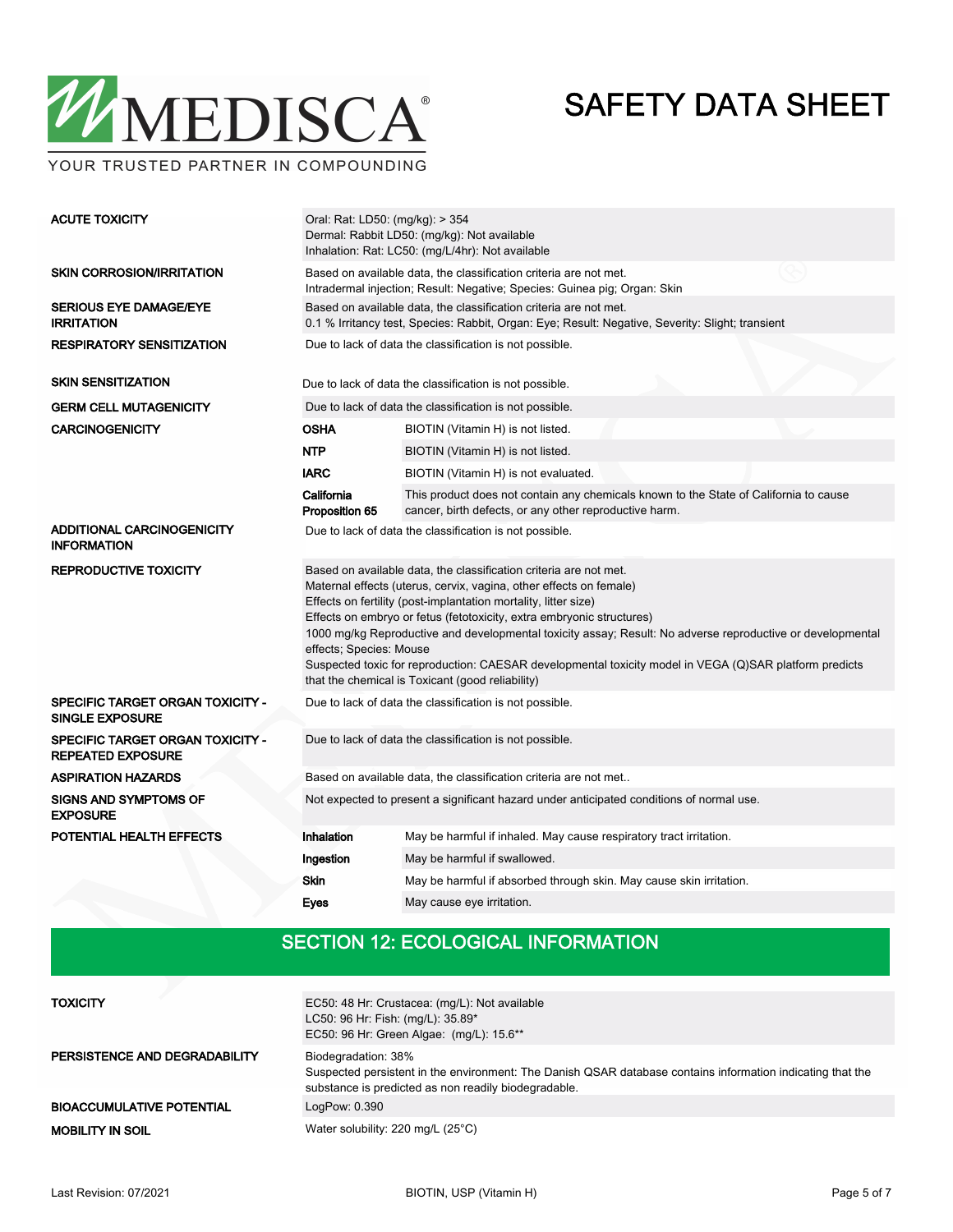

| <b>OTHER ADVERSE EFFECTS</b> | Suspected hazardous to the aquatic environment.                                                                                    |
|------------------------------|------------------------------------------------------------------------------------------------------------------------------------|
|                              | This product is not intended to be released into the environment.                                                                  |
| <b>NOTES</b>                 | *Fish Acute Toxicity model (KNN/Read-Across) in VEGA (Q)SAR platform prediction (moderate reliability).<br>**Danish QSAR database. |

### SECTION 13: DISPOSAL CONSIDERATIONS

WASTE DISPOSAL **Dispose of in accordance with federal / local laws and regulations**. Avoid release into the environment.

### SECTION 14: TRANSPORT INFORMATION

| UN PROPER SHIPPING NAME                                                                            | Not dangerous good |
|----------------------------------------------------------------------------------------------------|--------------------|
| <b>UN NUMBER</b>                                                                                   | Not applicable     |
| <b>CLASS</b>                                                                                       | Not applicable     |
| <b>PACKING GROUP</b>                                                                               | Not applicable     |
|                                                                                                    |                    |
| <b>AUSTRALIA</b>                                                                                   |                    |
| <b>HAZCHEM</b>                                                                                     | Not applicable     |
| EU<br><b>TRANSPORT IN BULK ACCORDING TO</b><br>ANNEX II OF MARPOL 73/78 AND THE<br><b>IBC CODE</b> | Not listed         |
| <b>ENVIRONMENTAL HAZARDS</b>                                                                       | Not available      |
| <b>SPECIAL SHIPPING INFORMATION</b>                                                                | Not applicable     |
|                                                                                                    |                    |

### SECTION 15: REGULATORY INFORMATION

#### UNITED STATES REGULATIONS

| <b>Chemical Name</b><br>& CAS | <b>CERCLA</b><br><b>40 CFR</b><br>Part 302.4 | <b>SARA (Title III)</b><br><b>40 CFR</b><br>Part 372.65 | Appendix A | EPA 40 CFR Part 355<br>Appendix B | l Pennsvivania | Right-to-know<br><b>New Jersey</b> | Massachusetts | California<br>Prop 65 |
|-------------------------------|----------------------------------------------|---------------------------------------------------------|------------|-----------------------------------|----------------|------------------------------------|---------------|-----------------------|
| BIOTIN (Vitamin H) 58-85-5    | N/L                                          | N/L                                                     | N/L        | N/L                               | N/L            | N/L                                | N/L           | N/L                   |

N/L = Not Listed; X = Listed

#### AUSTRALIAN REGULATIONS

| <b>Chemical Name</b><br>& CAS | <b>Poisons and Therapeutic</b><br><b>Goods Requlation</b> | Therapeutic Goods '<br>Act | Code of Practices -<br><b>Illicit Drug</b><br><b>Precursors</b> |  |
|-------------------------------|-----------------------------------------------------------|----------------------------|-----------------------------------------------------------------|--|
| BIOTIN (Vitamin H) 58-85-5    | N/L                                                       | N/L                        | N/L                                                             |  |

N/L = Not Listed

#### EU REGULATIONS